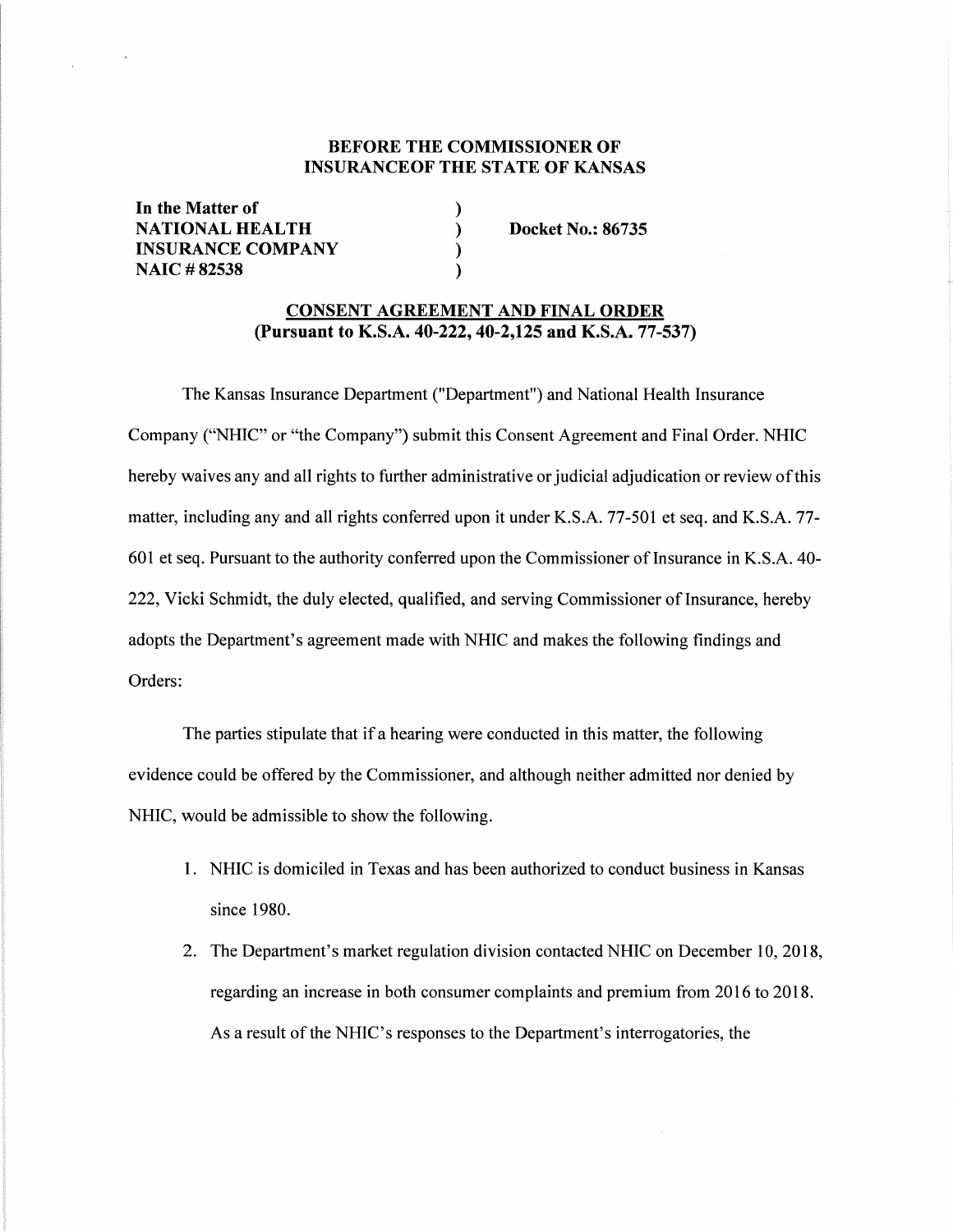Department requested additional information about the Short-Term Limited Duration ("STLD") product marketed in Kansas.

3. NHIC's response to the Department's 2018 inquiry and the Department's investigation of a subsequent consumer complaint revealed issues concerning agent sales and potential policy misrepresentations of STLD policies. The Department requested that NHIC complete interrogatories, a health Data Request, and a Producer Data Request for STLD policies in Kansas.

## Unapproved Application and Forms

- 4. NHIC used an unapproved online application from August 1, 2016, to July 23, 2020. The insurer name was not included in the application. Additionally, the application asked, "Will any applicant have other health insurance in force on the policy effective date or be eligible for Medicaid?" and required the application to "certify" that their answers were correct.
- 5. NHIC acknowledged that a "Yes" answer on the unapproved online application could result in the applicant being ineligible for enrollment in the STLD policy.
- 6. NHIC reported that the clause "or be eligible for Medicaid" was erroneously programmed into the online application. NHIC confirmed that the paper application that was filed and approved by the Department did not refer to Medicaid eligibility with respect to this question.
- 7. NHIC reported that it corrected the online application question on July 23, 2020, on all internal and external quoting and policy fulfillment platforms.
- 8. Due to limitations in the Company's system, NHIC does not know the number of affected applicants. NHIC reported that all applicants who answered "No" to the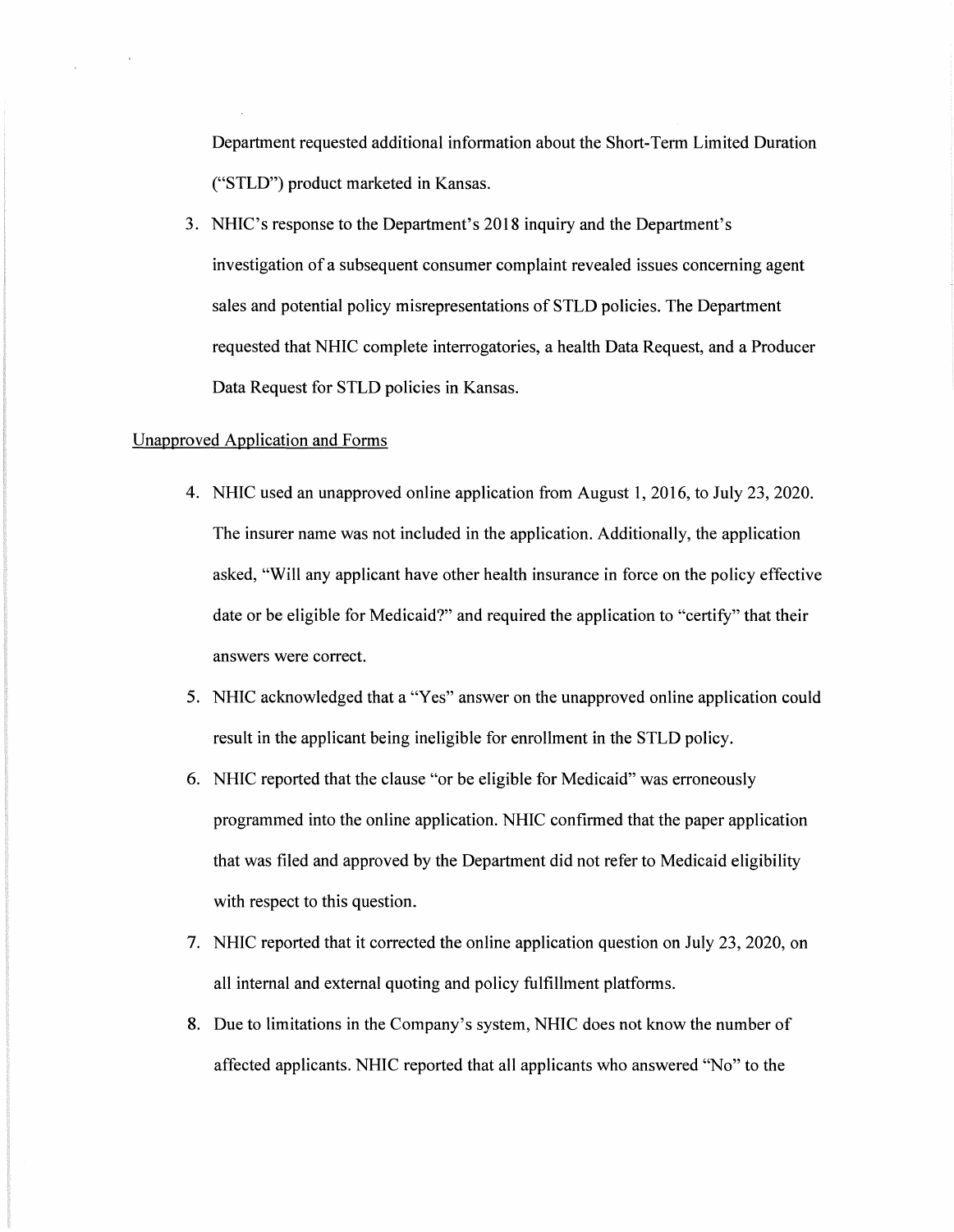Medicaid question were issued and STLD policy, however, if an applicant answered "Yes" to the Medicaid question, the application could not be submitted. The Company's system did not capture any data on the number of "Yes" answers or the number of applications that were not allowed submission by applicants that selected **"No".** 

- 9. The Department did not approve NHIC's outline of coverage. The form did not have a section for the name and signature of the insurance agent. The Company reported that it implemented and used the outline of coverage from August 2016 to December 2020. Further, the Company reported that full remediation of the outline of coverage was effectuated for internal quoting system on September 24, 2020, and for external quoting systems in December 2020.
- 10. The Company's generative adversarial network ("GAN") endorsement for the Kansas Life and Health Guaranty Association ("Guaranty Association") was not updated to included changes to a required disclaimer that contains the address of the Guaranty Association and the Department. The Department sent a notification in the System for Electronic Rates and Form Filing ("SERFF") on June 19, 2019, which notified insurers that the Department's address changed. On September 22, 2020, NHIC reported that the GAN endorsement changes would be implemented September 24, 2020, and the Company confirmed on July 29, 2021, that such changes occurred on such date.

#### Agent Appointment

 $\mathcal{L}$ 

11. During the Department's review ofNHIC's responses to the producer data request, the Department discovered that one agent was not appointed from 2017 to 2019.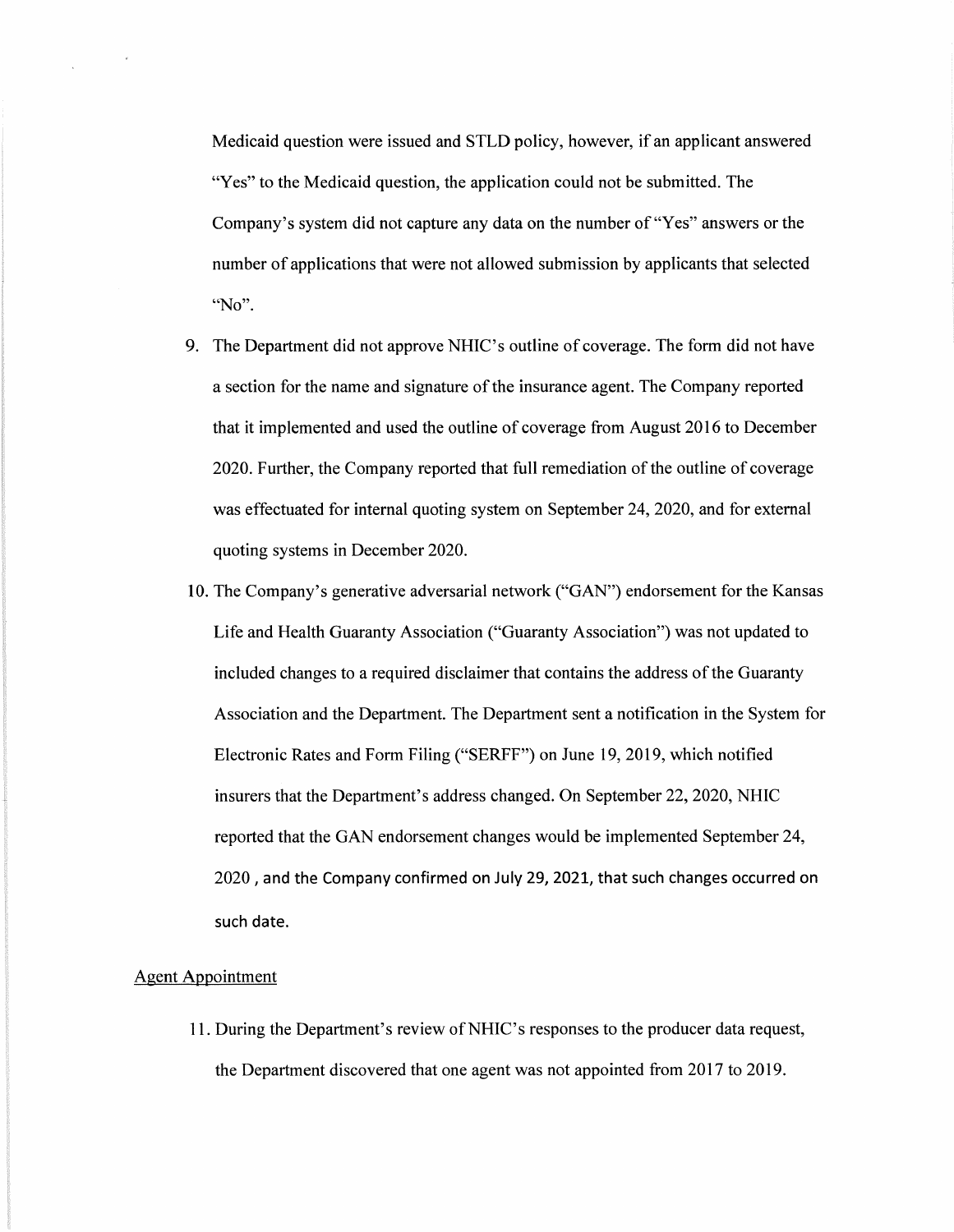While the agent was appropriately licensed in Kansas at the time the policy was sold, the Company's records did not reflect appointment of the agent.

- 12. NHIC reported that the Company implemented an automated system to maintain records of licensed and appointed producers in 2019.
- 13. On July 29, 2021, the Company further reported that it has taken corrective actions since its response to the Producer Data Request on July 31, 2020, to ensure the Company maintains a list of producers contracted to sell products in Kansas. The Company implemented another new process in July 2020, in which its Core Processing System (CPS) logs every policy it processes, as well as the response it receives from the Agent Management System (AMS) regarding the "appointment" status of an agent associated with the policy and any discrepancies identified fall out for additional research and review. This new process allows the Company to better ensure that its list of contracted producers is consistently accurate and up-to-date.

#### **Applicable Law**

I. K.S.A. 40-222(a) provides:

"Whenever the commissioner of insurance deems it necessary but at least once every five years, the commissioner may make, or direct to be made, a financial examination of any insurance company in the process of organization, or applying for admission or doing business in this state. In addition, at the commissioner's discretion, the commissioner may make, or direct to be made, a market regulation examination of any insurance company doing business in this state."

2. K.S.A. 40-2,125(a)(l) provides:

"(a) If the commissioner determines after notice and opportunity for a hearing that any person has engaged or is engaging in any act or practice constituting a violation of any provision of Kansas insurance statutes or any rule and regulation or order thereunder, the commissioner may in the exercise of discretion, order any one or more of the following: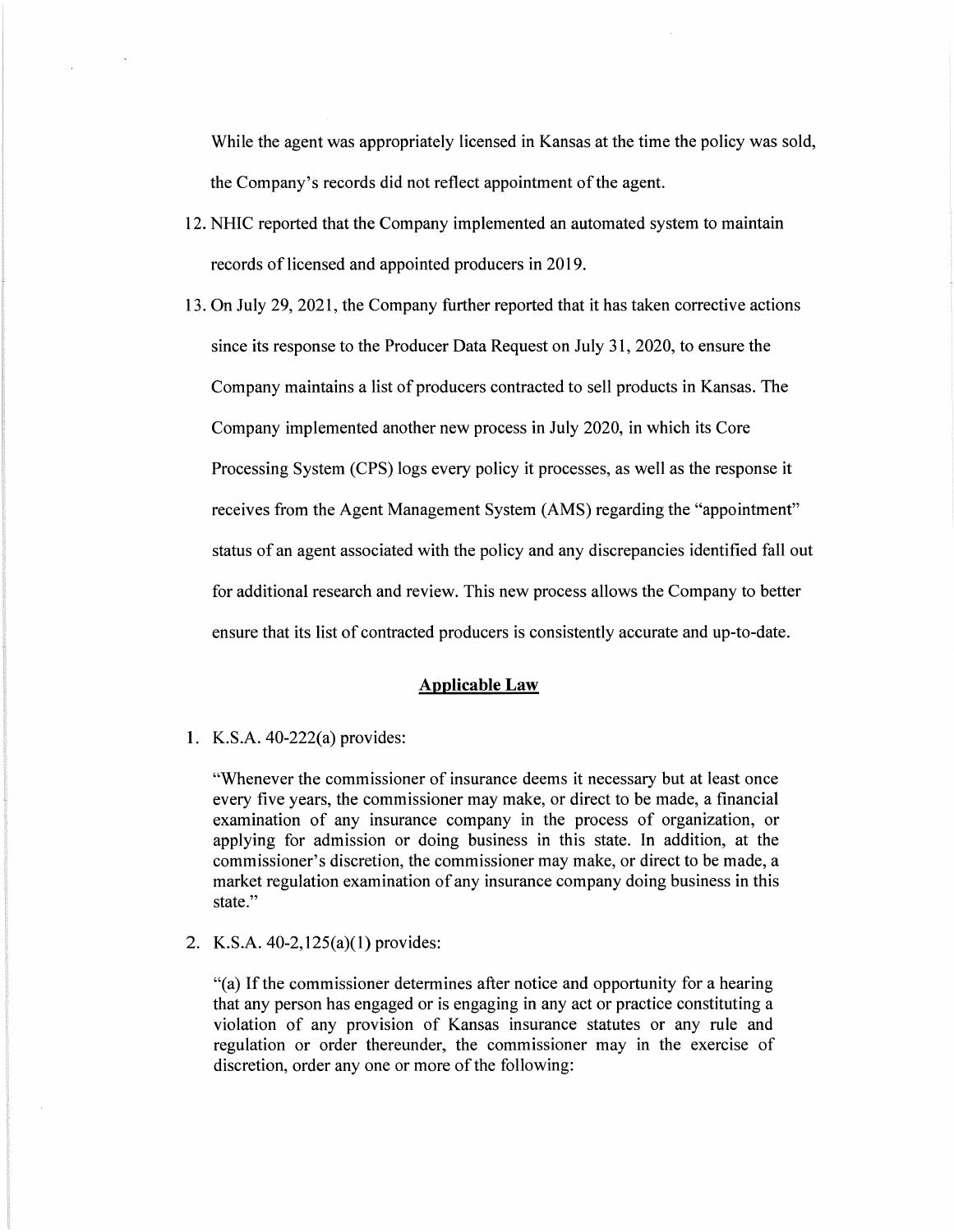"(1) Payment of a monetary penalty of not more than \$1,000 for each and every act or violation, unless the person knew or reasonably should have known such person was in violation of the Kansas insurance statutes or any rule and regulation or order thereunder, in which case the penalty shall not be more than \$1,000 for each and every act or violation;

"(2) suspension or revocation of the person's license or certificate if such person knew or reasonably should have known that such person was in violation of the Kansas insurance statutes or any rule and regulation or order thereunder; or

"(3) that such person cease and desist from the unlawful act or practice and take such affirmative action as in the judgment of the commissioner will carry out the purposes of the violated or potentially violated provision."

3. K.S.A. 40-2,154 provides:

 $\mathbf{v}$ 

"No insurance company, health maintenance organization, nonprofit medical and hospital, dental, optometric, or pharmacy corporations, or self-funded health benefit plan whether an employee welfare benefit plan pursuant to section 607(1) of the employee retirement income security act of 1974 (ERISA) as amended or not, shall:  $\degree$ (a)(1) Refuse to insure, refuse to continue to insure;

"(2) limit the amount, extent or kind of coverage available; or

"(3) charge a different rate for the same coverage;

"to any individual solely because of medicaid eligibility of the individual covered or applying for coverage or any relative of such individual.

"(b) Impose requirements on any agency or official assigned the rights of any individual eligible for or covered by medicaid that are different from requirements applicable to an agent or assignee of any other individual.

"(c) Exclude, limit or otherwise restrict coverage because medicaid benefits as permitted by title XIX of the social security act of 1965 are or may be available for the same accident or illness."

4. K.S.A. 40-3013a provides, in part:

"(b) Within 180 days of the effective date of this act, the association shall prepare a summary document describing the general purposes and current limitations of this act in complying with subsection (c). This document should be submitted to the commissioner for approval. Sixty days after receiving such approval, no insurer may deliver a policy or contract described in section (b) of K.S.A. 40-3003, and amendments thereto, to a policy or contract holder unless the document is delivered to the policy or contract holder prior to or at the time of delivery of the policy or contract except if subsection (d) applies. The document should also be available upon request by a policyholder. The distribution, delivery or contents or interpretation of this document shall not mean that either the policy or the contract or the holder thereof would be covered in the event of the impairment or insolvency of a member insurer. The description document shall be revised by the association as amendments to this act may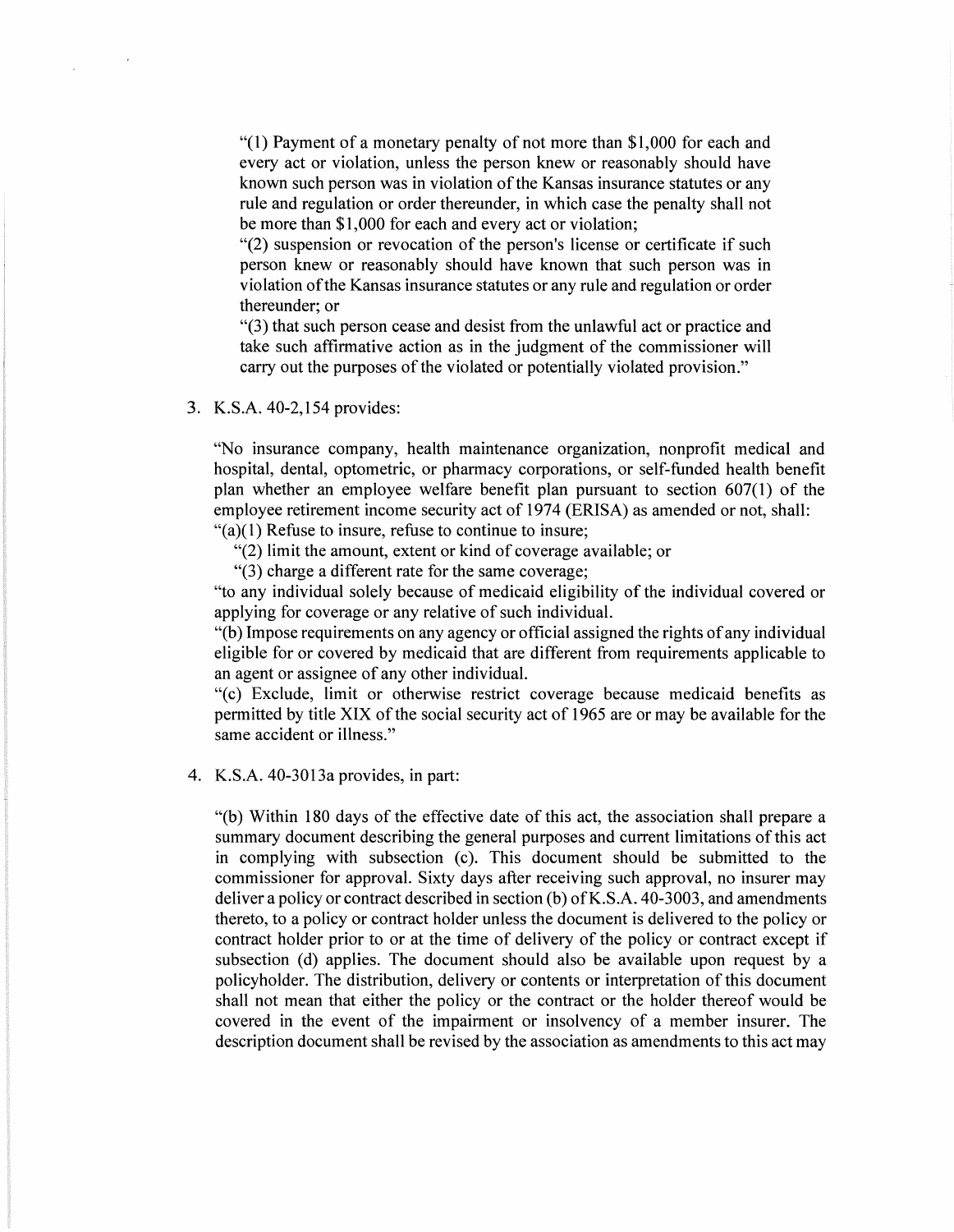require. Failure to receive this document does not give the policyholder, contract holder, certificate holder or insured any greater rights than those stated in this act.

"( c) The document prepared under subsection (b) shall contain a clear and conspicuous disclaimer on its face. The commissioner shall promulgate a rule establishing the form and content of the disclaimer. The disclaimer shall:

"(l) State the name and address of the life and health insurance guaranty association and insurance department;

 $\frac{a}{\cdot}$ .

 $\alpha$ 

 $\mathbf{r}$ 

"(d) No insurer or agent may deliver a policy or contract described in subsection (b) of **K.S.A.** 40-3003, and amendments thereto, and excluded under subsection (n)(l) of K.S.A. 40-3008, and amendments thereto, from coverage under this act unless the insurer or agent, prior to or at the time of delivery, gives the policy or contract holder a separate written notice which clearly and conspicuously discloses that the policy or contract is not covered by the life and health insurance guaranty association. The commissioner, by rule, shall specify the form and content of the notice."

5. K.A.R. 40-2-19 provides, in part:

"(a) The disclaimer required by L. 1986, Ch. 180, Sec. 15(c) shall be printed in bold face type and included on the face page of the summary document required by L. 1986, Ch. 180, Sec. 15(b). The disclaimer shall be entitled, "Disclaimer", and shall contain the following statements:  $\ddot{\cdot}$  . . .

"(3) the Kansas life and health insurance guaranty association or the Kansas insurance department will respond to any questions regarding the extent of coverage, if any, under the Kansas life and health insurance guaranty fund. The addresses of the association and insurance department shall follow this statement;

"... "(b) The notice to policyholders required by L. 1986, Ch. 180, Sec. 15(d) shall be printed in bold face type on a separate one page document not less than eight inches by five inches, with type not less than 10-point. The notice shall be entitled, "Special Notice", and shall contain the following information:  $^{\circ}$ 

"(3) the statements required by subparagraphs  $(2)$ ,  $(3)$  and  $(4)$  of subsection  $(a)$  of this regulation.  $\ldots$ "

6. K.S.A. 40-4912(a) provides:

"Any company authorized to transact business in this state may, upon determining that the insurance agent is of good business reputation and, if an individual, has had experience in insurance or will immediately receive a course of instruction in insurance and on the policies and policy forms of such company, appoint such insurance agent as the insurance agent of the company under the license in effect for the insurance agent. The appointment shall be made on a form prescribed by the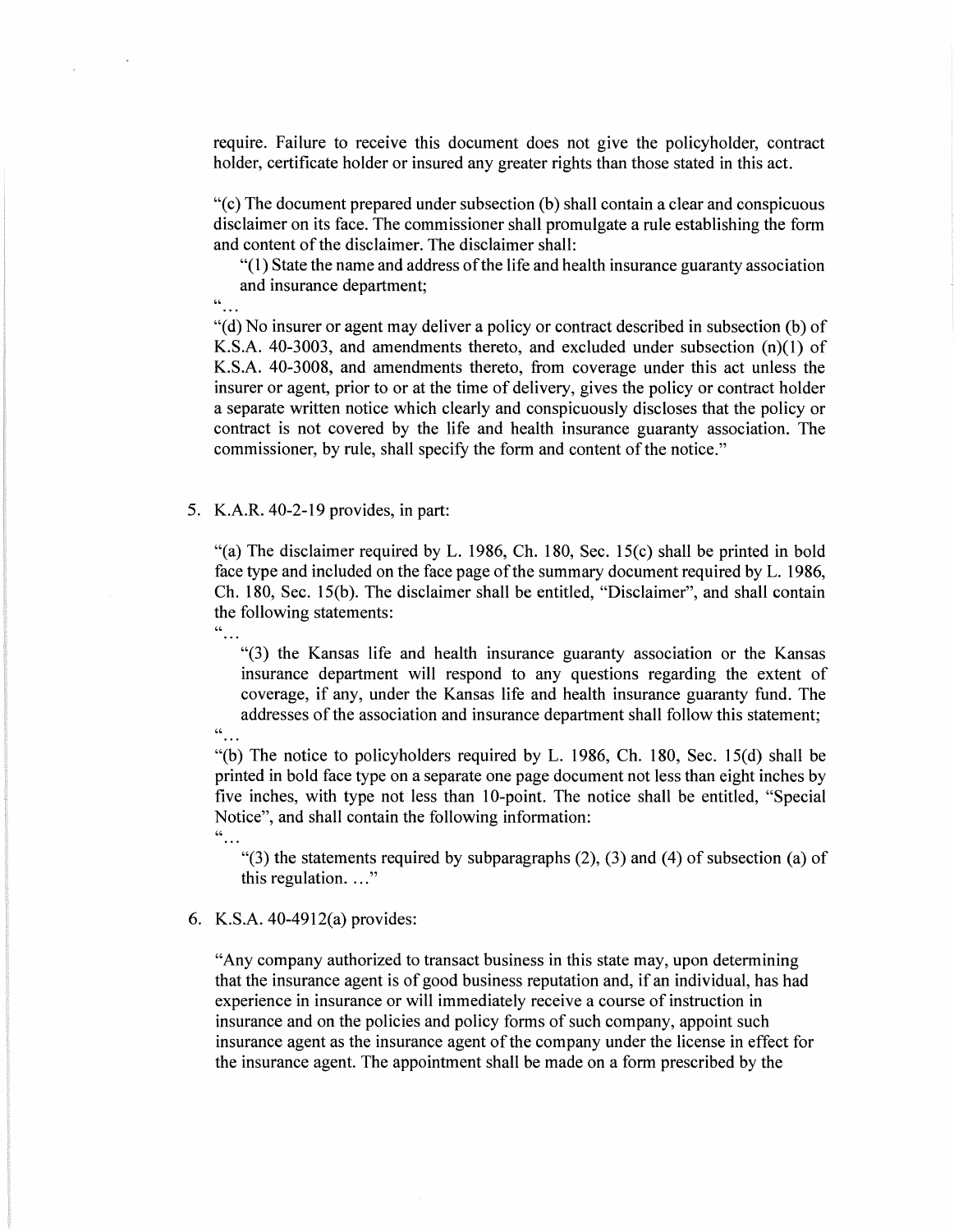commissioner. Such form shall be sent to the commissioner within 30 days of the date the company appoints such insurance agent."

## 7. **K.A.R.** 40-4-23(b) provides:

"Each authorized issuer of accident and sickness insurance contracts and each authorized insurance agent who solicits, negotiates or procures such insurance within this state shall meet the following requirements:

"(1) Each agent shall, at the beginning of any solicitation, inform the prospective purchaser that he or she is acting as an insurance agent.

 $\cdot$  (2) The prospective purchaser shall be informed of the insurer's full name.

"(3) The agent or insurer shall provide to the prospective purchaser before or with the delivery of a contract, a dated outline of coverage describing the elements of the contract including:

"(A) The name and signature of the insurance agent, or if no agent is involved, the name of the employee of the insurer who assumes responsibility for completing the outline: ..."

#### **Conclusions and Orders**

Based on the allegations enumerated in Paragraphs 1 through 13 and the applicable law

cited above, THE COMMISSIONER OF INSURANCE MAKES THE FOLLOWING

ORDERS:

1. The Commissioner of Insurance has jurisdiction over this matter pursuant to K.S.A.

40- 222 and shall retain jurisdiction to issue any further orders deemed necessary.

- 2. NHIC neither admits nor denies the stated violations, enumerated above.
- 3. NHIC shall comply with recommendations of the Department's examiners, as outlined in the confidential letter sent to NHIC on December 28, 2021.
- 4. NHIC shall pay a monetary penalty of \$20,000 total for violations of Kansas law.

# **IT IS SO ORDERED THIS 28th DAY OF DECEMBER 2021, IN THE CITY OF TOPEKA, COUNTY OF SHAWNEE, STATE OF KANSAS**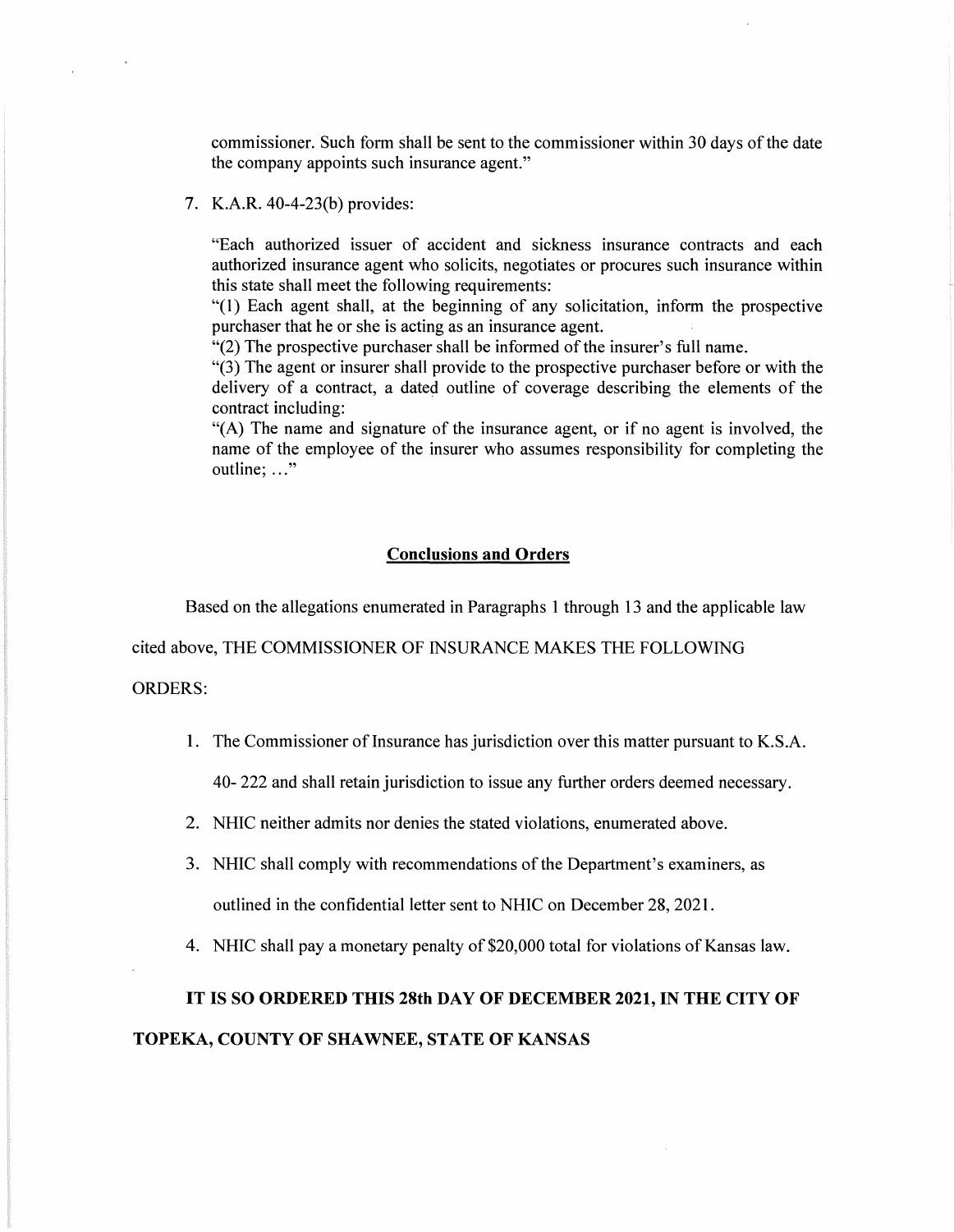

Vicki Schmidt Commissioner of Insurance

BY:

BY:<br>BY:<br>Paige Blevins<br>Lead Regulatory Counsel

Paige Blevins Lead Regulatory Counsel

APPROVED BY:

Proules W. Harris

Charles Harris President National Health Insurance Company 4455 LBJ Freeway Suite 375 Dallas, TX 75244